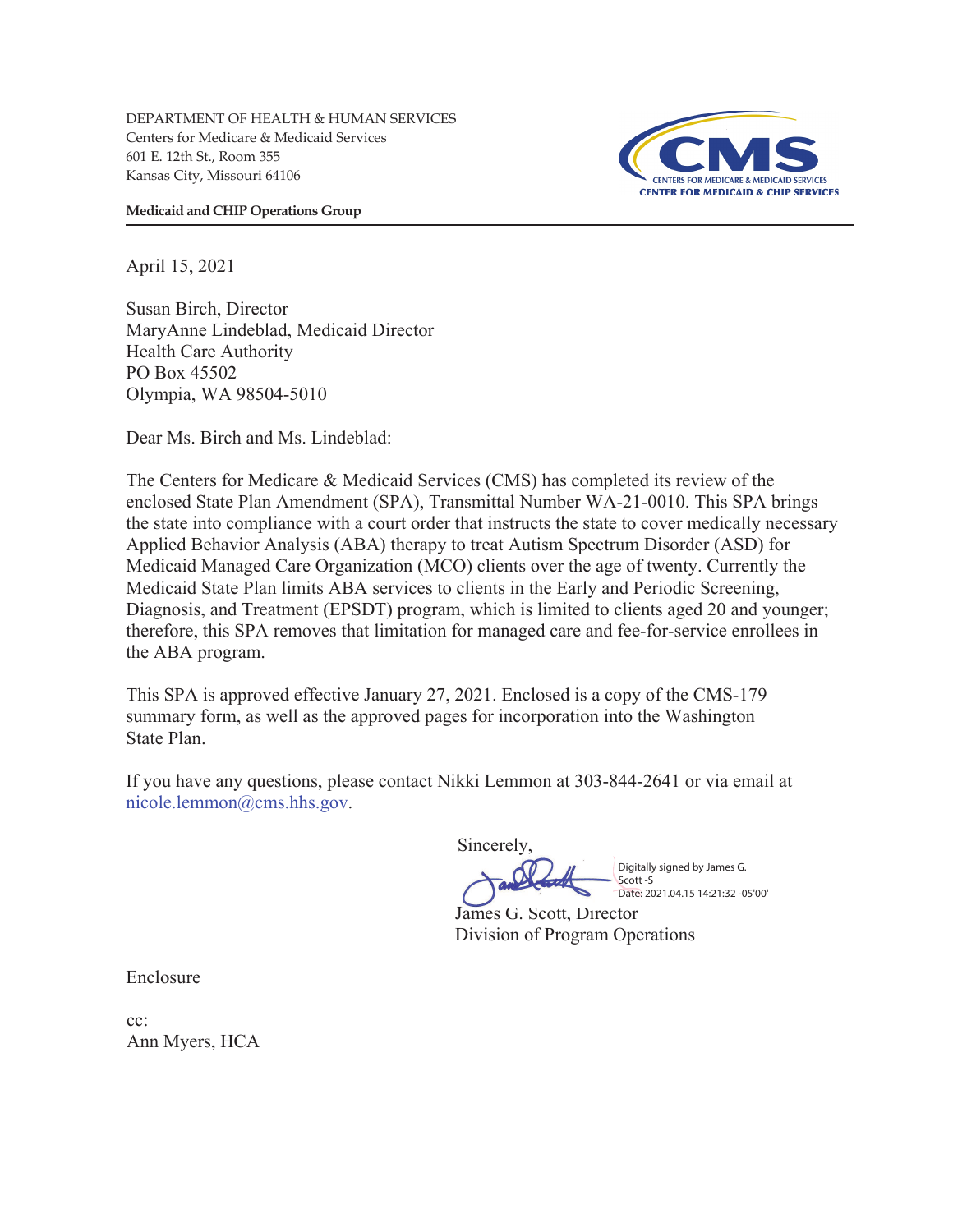| DEPARTMENT OF HEALTH AND HUMAN SERVICES<br>HEALTH CARE FINANCING ADMINISTRATION                                                                                        |                                                                                 | <b>FORM APPROVED</b><br>OMB NO. 0938-0193 |
|------------------------------------------------------------------------------------------------------------------------------------------------------------------------|---------------------------------------------------------------------------------|-------------------------------------------|
| <b>TRANSMITTAL AND NOTICE OF APPROVAL OF</b>                                                                                                                           | 1. TRANSMITTAL NUMBER:                                                          | 2. STATE                                  |
| <b>STATE PLAN MATERIAL</b>                                                                                                                                             | 21-0010                                                                         | Washington                                |
| FOR: HEALTH CARE FINANCING ADMINISTRATION                                                                                                                              | 3. PROGRAM IDENTIFICATION: TITLE XIX OF THE<br>SOCIAL SECURITY ACT (MEDICAID)   |                                           |
| TO: REGIONAL ADMINISTRATOR<br>HEALTH CARE FINANCING ADMINISTRATION<br>DEPARTMENT OF HEALTH AND HUMAN SERVICES<br>5. TYPE OF PLAN MATERIAL (Check One):                 | 4. PROPOSED EFFECTIVE DATE<br>January 27, 2021                                  |                                           |
| <b>NEW STATE PLAN</b><br>AMENDMENT TO BE CONSIDERED AS NEW PLAN<br>$\boxtimes$ AMENDMENT                                                                               |                                                                                 |                                           |
| COMPLETE BLOCKS 6 THRU 10 IF THIS IS AN AMENDMENT (Separate Transmittal for each amendment)                                                                            |                                                                                 |                                           |
| 6. FEDERAL STATUTE/REGULATION CITATION:                                                                                                                                | 7. FEDERAL BUDGET IMPACT:                                                       |                                           |
| 1902(a) of the Social Security Act                                                                                                                                     | a. FFY 2021 \$90,000                                                            |                                           |
|                                                                                                                                                                        | b. FFY 2022 \$390,000                                                           |                                           |
| 8. PAGE NUMBER OF THE PLAN SECTION OR ATTACHMENT:                                                                                                                      | 9. PAGE NUMBER OF THE SUPERSEDED PLAN SECTION<br>OR ATTACHMENT (If Applicable): |                                           |
| Attachment 3.1-A page 21                                                                                                                                               |                                                                                 |                                           |
| Attachment 3.1-B page 22                                                                                                                                               | Attachment 3.1-A page 21                                                        |                                           |
|                                                                                                                                                                        | Attachment 3.1-B page 22                                                        |                                           |
|                                                                                                                                                                        |                                                                                 |                                           |
|                                                                                                                                                                        |                                                                                 |                                           |
| 10. SUBJECT OF AMENDMENT:                                                                                                                                              |                                                                                 |                                           |
| <b>Applied Behavior Analysis Services</b>                                                                                                                              |                                                                                 |                                           |
| 11. GOVERNOR'S REVIEW (Check One):<br>GOVERNOR'S OFFICE REPORTED NO COMMENT<br>COMMENTS OF GOVERNOR'S OFFICE ENCLOSED<br>NO REPLY RECEIVED WITHIN 45 DAYS OF SUBMITTAL | $\boxtimes$ OTHER, AS SPECIFIED: Exempt                                         |                                           |
| 12. SIGNATURE OF STATE AGENCY OFFICIAL:                                                                                                                                | 16. RETURN TO:                                                                  |                                           |
| Mary Chine Sweethal                                                                                                                                                    | Ann Myers                                                                       |                                           |
| 13. TYPED NAME:                                                                                                                                                        | <b>Rules and Publications</b>                                                   |                                           |
|                                                                                                                                                                        | Division of Legal Services                                                      |                                           |
| MaryAnne Lindeblad                                                                                                                                                     | Health Care Authority                                                           |                                           |
| 14. TITLE:                                                                                                                                                             | 626 8 <sup>th</sup> Ave SE MS: 42716                                            |                                           |
| Medicaid Director                                                                                                                                                      | Olympia, WA 98504-2716                                                          |                                           |
| 15. DATE SUBMITTED:<br>03-30-2021                                                                                                                                      |                                                                                 |                                           |
| FOR REGIONAL OFFICE USE ONLY                                                                                                                                           |                                                                                 |                                           |
| 17. DATE RECEIVED: $3/30/21$                                                                                                                                           | 18. DATE APPROVED:                                                              |                                           |
|                                                                                                                                                                        | April 15, 2021                                                                  |                                           |
| PLAN APPROVED - ONE COPY ATTACHED                                                                                                                                      |                                                                                 |                                           |
| 19. EFFECTIVE DATE OF APPROVED MATERIAL:<br>1/27/21                                                                                                                    | 20. SIGNATURE OF REGIONAL OFFICIAL:<br>The Migitally signed by James G. Scott-S | Date: 2021.04.15 14:22:03 -05'00'         |
| 21. TYPED NAME:<br>James G. Scott                                                                                                                                      | 22. TITLE:<br>Director, Division of Program Operations                          |                                           |
| 23. REMARKS:                                                                                                                                                           |                                                                                 |                                           |
|                                                                                                                                                                        |                                                                                 |                                           |
|                                                                                                                                                                        |                                                                                 |                                           |
|                                                                                                                                                                        |                                                                                 |                                           |
|                                                                                                                                                                        |                                                                                 |                                           |
|                                                                                                                                                                        |                                                                                 |                                           |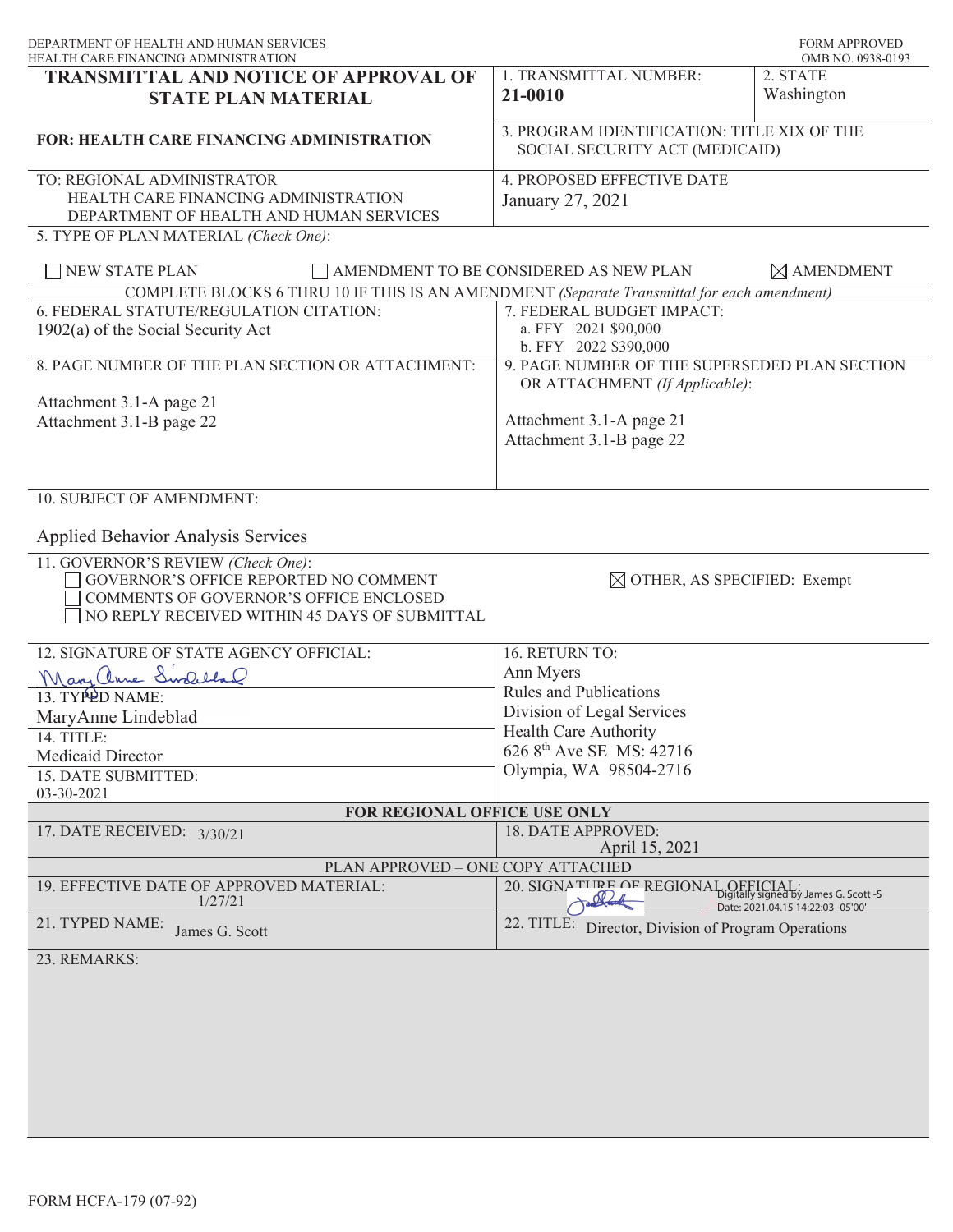# STATE PLAN UNDER TITLE XIX OF THE SOCIAL SECURITY ACT

State WASHINGTON

## AMOUNT, DURATION, AND SCOPE OF MEDICAL AND REMEDIAL CARE AND SERVICES PROVIDED TO THE CATEGORICALLY NEEDY  $\mathcal{L}_\mathcal{L} = \{ \mathcal{L}_\mathcal{L} = \{ \mathcal{L}_\mathcal{L} = \{ \mathcal{L}_\mathcal{L} = \{ \mathcal{L}_\mathcal{L} = \{ \mathcal{L}_\mathcal{L} = \{ \mathcal{L}_\mathcal{L} = \{ \mathcal{L}_\mathcal{L} = \{ \mathcal{L}_\mathcal{L} = \{ \mathcal{L}_\mathcal{L} = \{ \mathcal{L}_\mathcal{L} = \{ \mathcal{L}_\mathcal{L} = \{ \mathcal{L}_\mathcal{L} = \{ \mathcal{L}_\mathcal{L} = \{ \mathcal{L}_\mathcal{$

- . d. Other practitioners' services (cont.)
- (4) The Medicaid agency does not cover services provided by:
	- **Acupuncturists**
	- Christian Science practitioners or theological healers
	- **Herbalists**
	- Homeopathists
	- **Masseuses**
	- **Masseurs**
	- **Sanipractors**

# (5) Licensed non-nurse midwives To participate in home births and in birthing centers, midwives must be an agency-approved provider.

- (6) Psychologists
	- Psychological testing must be medically necessary, prior authorized, in an outpatient setting, and is limited to 2 units per client.
	- Neurobehavioral status examinations require prior authorization.
	- Neuropsychological testing requires prior authorization.
	- Prior authorization is required for additional services that are medically necessary.
- (7) Intensive behavior services (applied behavior analysis (ABA) provided by:

\_\_\_\_\_\_\_\_\_\_\_\_\_\_\_\_\_\_\_ \_\_\_\_\_\_\_\_\_\_\_\_\_\_\_\_\_\_\_\_\_\_\_\_\_\_\_\_\_\_\_\_\_\_\_\_\_\_\_\_\_\_\_\_\_\_\_\_\_\_\_\_\_\_\_\_\_

- A. A lead behavior analysis therapist (LBAT) who under Washington State law is licensed under one of the following provisions:
	- x A licensed behavior analyst (LBA) practicing under the scope of state law as defined in Department of Health (DOH) RCW and WAC (may bill independently)
	- x A licensed psychiatrist, psychiatric advanced nurse practitioner, psychologist, mental health counselor, marriage or family therapist, or clinical social worker practicing under the scope of state law as defined in DOH RCW and WAC who is licensed as an LBA (may bill independently)
	- x A licensed assistant behavior analyst (LABA) practicing under the scope of state law as defined by DOH RCW and WAC and supervised by an LBA practicing under the scope of state law as defined in DOH RCW and WAC (may not bill independently)

Note: When licensed as an LBA, these professionals may supervise other providers, including certified behavior technicians (CBTs), in accordance with their scope of practice in applicable DOH RCW and WAC. All licensed supervising practitioners will bill for services performed by unlicensed practitioners.